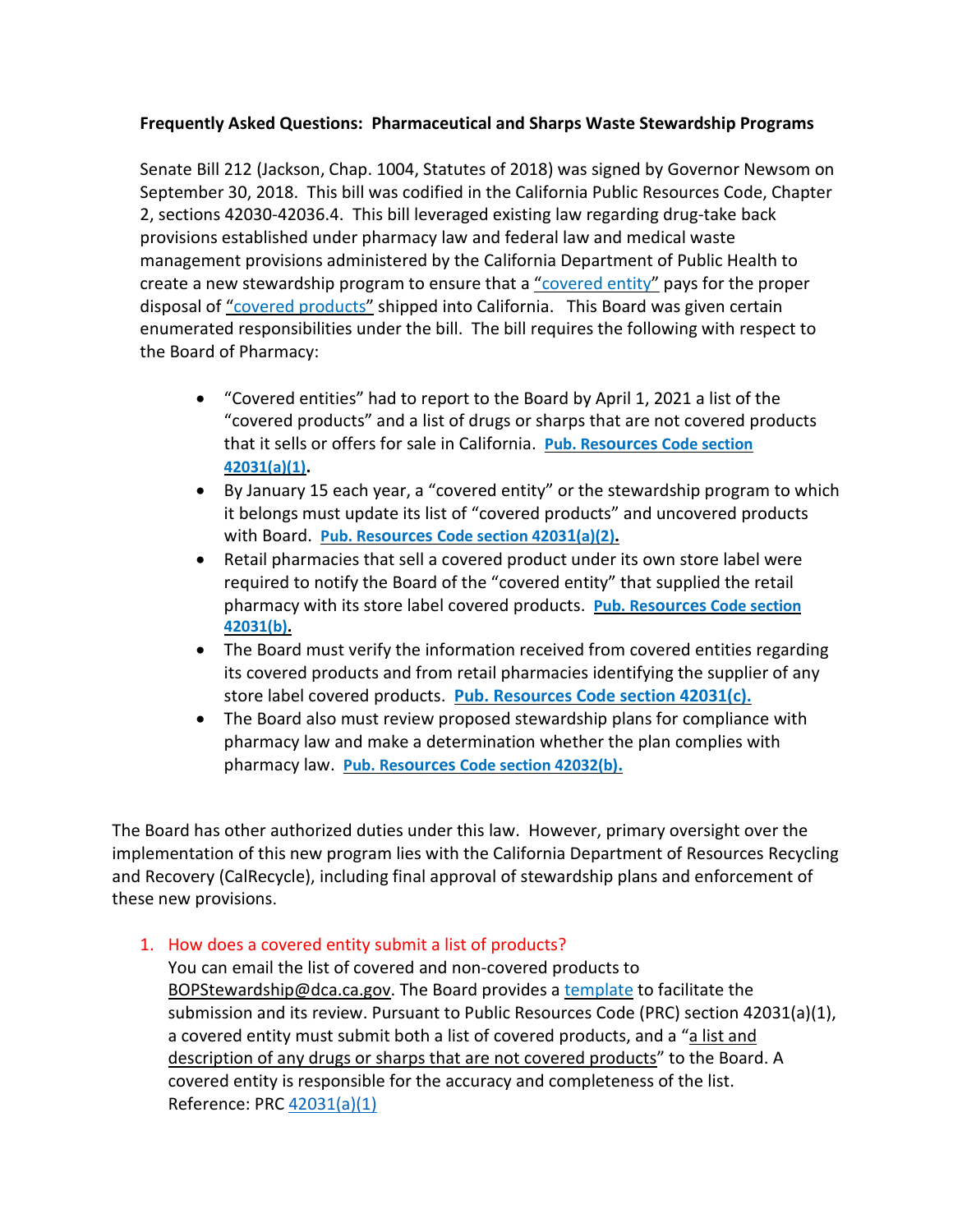## 2. How often shall a covered entity submit the list of products?

 Public Resources Code section 42031(a)(2) specifies that a covered entity or a stewardship organization on behalf of a group of covered entities shall submit an updated list with highlighted changes to the Board on or before January 15 of each year or upon request.

Reference: PRC 42031(a)(2)

### 3. Are auto-injectors and pre-filled syringes "covered products"?

 Yes. Pursuant to Public Resource Code section 42030 (g), "covered product" means a covered drug or home-generated sharps waste. Reference: PRC 42030(g)

# 4. Are intramuscular injection needles used by ultimate users at home "covered products"?

products"?<br>Yes. Intramuscular injection needles, such as the ones for testosterone injection, are used to penetrate skin for the delivery of medication. They are "home-generated sharps waste" pursuant to Health & Safety Code (HSC) Section 117671, and thus "covered products" pursuant to Public Resource Code section 42030 (g). Reference: PRC [42030\(g\);](https://leginfo.legislature.ca.gov/faces/codes_displaySection.xhtml?lawCode=PRC§ionNum=42030.) HSC 117671

# 5. Can an ultimate user bring sharps waste to a pharmacy or deposit sharps waste into a drug take-back kiosk?

 Pursuant to California Code of Regulations (CCR), tit. 16 section 1776.1(e), medical sharps and needles shall not be deposited into a drug take-back kiosk. Under Business and Professions Code (BPC) section 4146, a pharmacy is permitted but not required to accept sharps containers. Please check

 <https://www.calrecycle.ca.gov/epr/pharmasharps/sharps>/ for more information about sharps waste stewardship.

Reference: CCR [1776.1\(e\);](https://govt.westlaw.com/calregs/Document/I7C6CC118FB9540DDA92F3457DED6236E?viewType=FullText&originationContext=documenttoc&transitionType=DocumentItem&contextData=%28sc.Default%29) BPC 4146

## 6. Some drugs are only being used in clinical settings. Are they "covered drugs"?

 Pursuant to Public Resource Code section 42030(e)(1), a "covered drug" means a drug sold, offered for sale, or dispensed in or into the State of California. Additionally, Business and Professions Code sections 4024 and 4016 defines "dispense" and "administer", respectively.

 Based on the relevant sections of the law, a drug that is SOLELY administered in clinical settings within the definition of BPC section 4016, and not offered, sold or dispensed to a patient in California, would not be considered a "covered drug". Public Resources Code section 42031(a)(1) requires that "covered entities" submit a list of covered and uncovered products, and the Board prefers that potential covered entities submit to the Board a statement why its drugs should not be considered "covered drugs" based on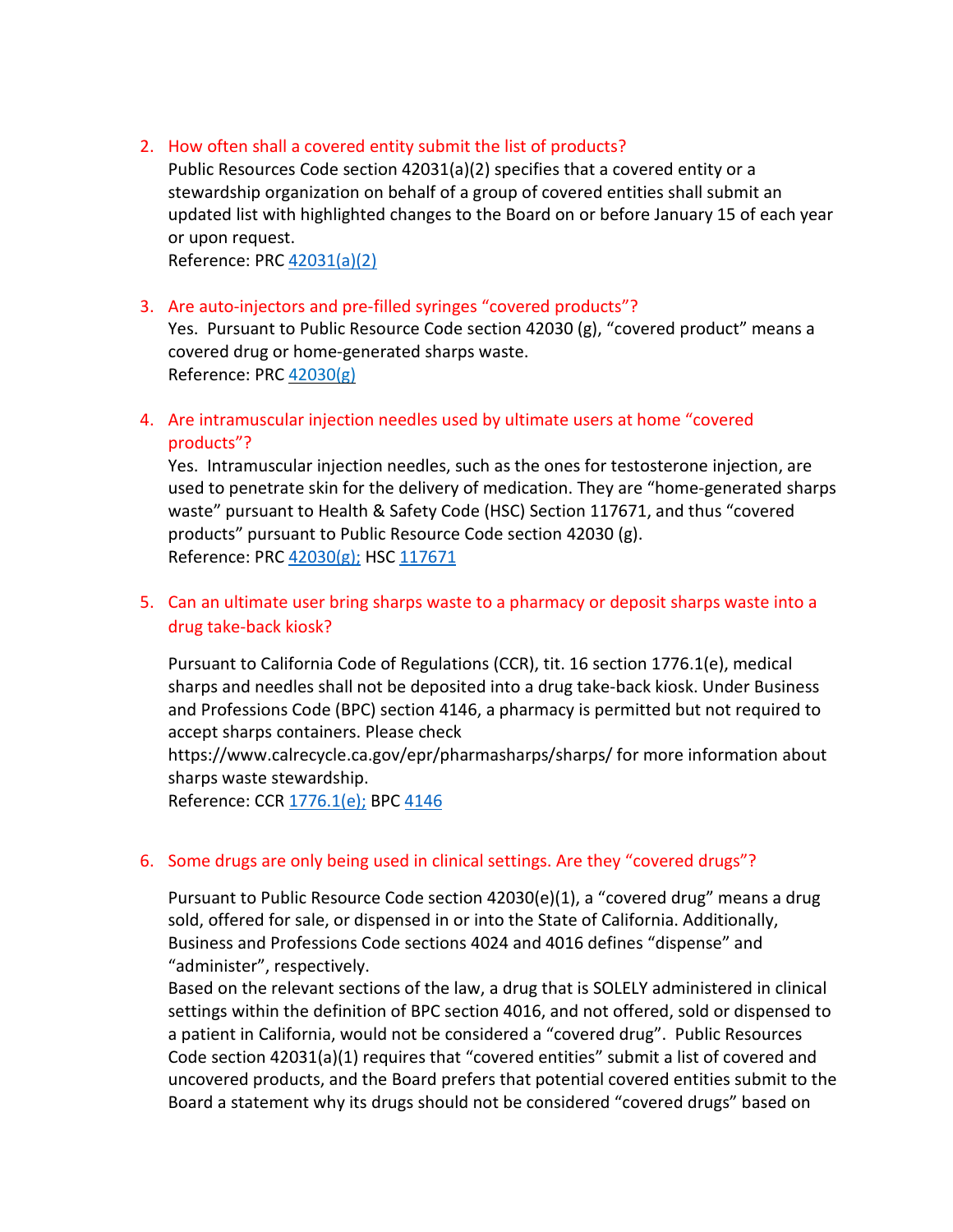any such statutory interpretation. The potential covered entity is responsible for the truthfulness of such statement. Reference: PRC [42030\(e\)\(1\);](https://leginfo.legislature.ca.gov/faces/codes_displaySection.xhtml?lawCode=PRC§ionNum=42030.) BPC [4016,](https://leginfo.legislature.ca.gov/faces/codes_displayText.xhtml?sectionNum=4016.&lawCode=BPC) 4024

7. Are APIs (Active Pharmaceutical Ingredients) "covered drugs"?

 APIs are not finished drugs, thus not "covered drugs" pursuant to Public Resource Code section 42030(e). Reference: PRC 42030(e)

8. How do I know if I am a "covered entity"?

 Please refer to Public Resource Code section 42030(f) for the definition of "covered entity". Please contact CalRecycle at [pharmasharpsenforcement@calrecycle.ca.gov](https://leginfo.legislature.ca.gov/faces/codes_displayText.xhtml) for interpretive questions regarding a "covered entity". Reference: PRC 42030(f)

9. Where can I find the list of "covered products" and "covered entities"?

 Pursuant to California Public Resource Code 42035(a)(1), on or before June 30, 2022, CalRecycle will post on its Internet Web site

 [\(https://www.calrecycle.ca.gov/epr/pharmasharps\)](https://www.fda.gov/combination-products/about-combination-products/frequently-asked-questions-about-combination-products) a list of stewardship organizations, including entities with an approved stewardship plan, and covered entities, authorized collection sites, retail pharmacies, and retail pharmacy chains provided in the stewardship plans that are in compliance with this chapter. The law does not require posting of a list of "covered products".

Reference: PRC 42035(a)(1)

 10. Where can I find information regarding stewardship organizations and stewardship plans?

 You can find information about potential stewardship organizations at You can find information about Pharmaceutical Stewardship Plans at [https://www.calrecycle.ca.gov/epr/pharmasharps/pharma/plan,](https://www.fda.gov/drugs/status-otc-rulemakings/rulemaking-history-otc-vaginal-contraceptive-drug-products) and Home-Generated Sharps Waste Plans at [https://www.calrecycle.ca.gov/epr/pharmasharps/sharps/plan.](https://leginfo.legislature.ca.gov/faces/codes_displaySection.xhtml) [https://www.calrecycle.ca.gov/epr/pharmasharps/coveredentities](https://leginfo.legislature.ca.gov/faces/codes_displayText.xhtml) 

## 11. What are the responsibilities of a wholesaler in compliance with SB212?

 A wholesaler may be considered a "covered entity" per the tiered definition under Public Resource Code 42030(f). Wholesalers should coordinate with appropriate entities in their supply chains to determine how statutory and regulatory requirements will be met.

 In addition, a wholesaler has the reporting responsibility pursuant to Public Resource Code 42035(c). A wholesaler shall determine if covered products are in compliance with the law, by verifying that the covered entities providing the covered products are in compliance with the law and shall notify CalRecycle if it determines that the covered entity is not listed on CalRecycle's Internet Web site. Reference: PRC [42030\(f\),](https://leginfo.legislature.ca.gov/faces/codes_displaySection.xhtml?lawCode=PRC§ionNum=42030.) Reference: PRC 42035(c)